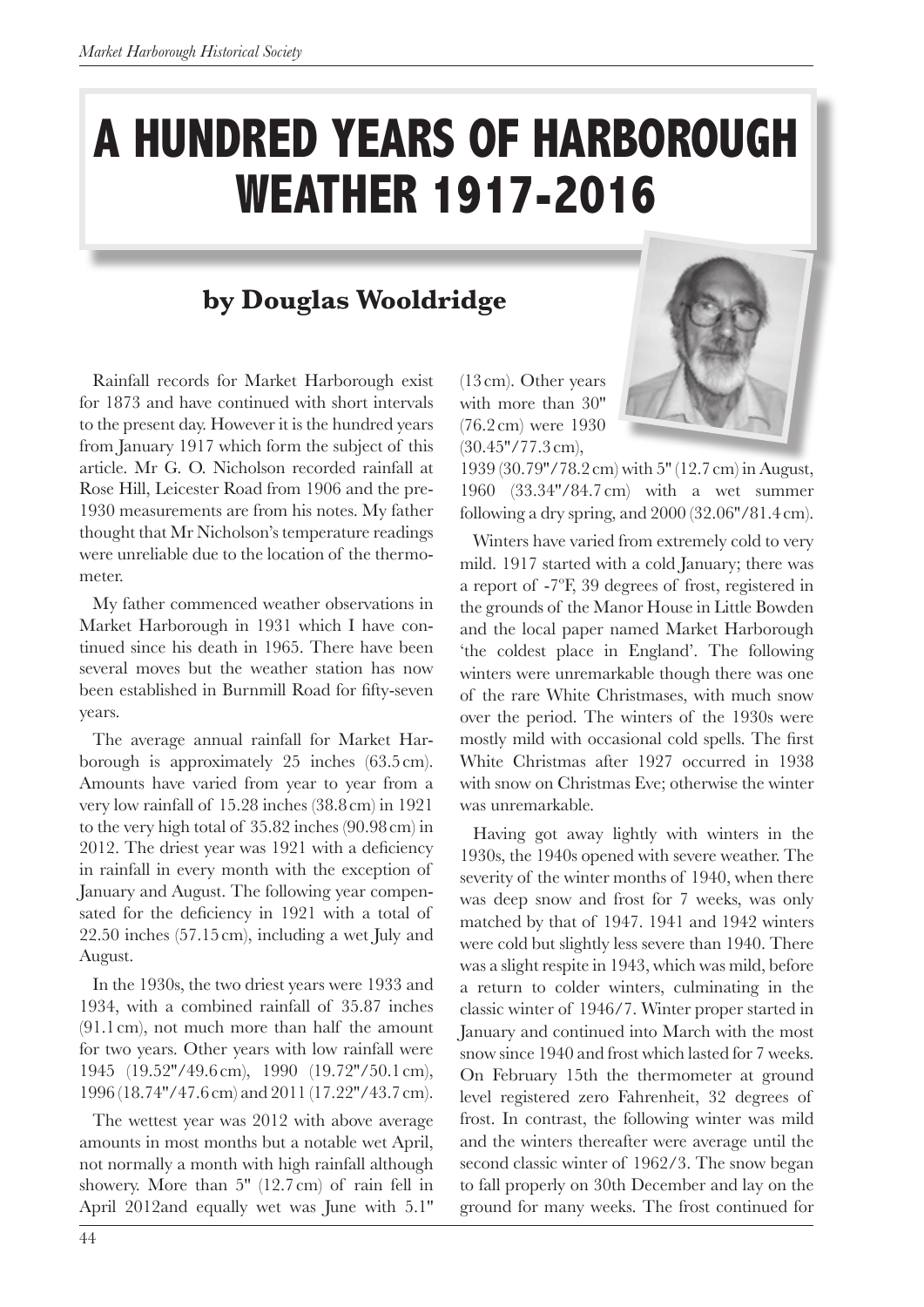10 weeks, 3 more than in 1947.

In the early 1970s, winters were mild and it appeared that winter had deserted January and February. By the mid-1970s, there were signs that winters were turning colder and there was another long, cold winter in 1978/9 and again in 1980/1. Cold weather in 1987 lasted only a short time but there were temperatures not experienced since 1947. On the night of 12th January 1981 the screen temperature registered zero Fahrenheit, unprecedented in the writer's lifetime and very rare in this district. 1988, 1989 and 1990 winters were extremely mild.

In the present century there have been few remarkable winters. 2009/10 and 2010/11 were unusual in having snow that lay on the ground during the Christmas period. 2013 had snow and frost in January and February and was the last of our severe winters.

Summers, like winters, have varied from cool and wet to warm with long dry periods. After the severe winter of 1947, there was along warm summer although temperatures did not rise as high as in some later years. There was only one day's rain in August, measuring 0.03'' (0.07cm) and the fne warm days continued throughout September and into the frst part of October. Summer in 1948 was disappointing apart from one long hot week at the end of July. Another long, hot summer occurred in 1949. 1959 was another outstanding summer with little rainfall and hot days continuing until October. Unlike 1947, following the hard winter, the summer of 1963 was no more than average.

There was a cold summer in 1972, which never really warmed up. A maximum of 70 degrees Fahrenheit was not achieved until 5th July, a very unusual occurrence; at no time was a temperature of 80 degrees reached.

The trend for cool summers continued until 1975. The 1975 summer started with conditions more like winter. On 2nd June snow fell in many places including Market Harborough. By the end of the same week, the temperature had reached 80ºF. or more and high temperatures continued throughout the summer months. 1976 was even more notable than 1975; two hot summers in succession are rare but 1976 was even hotter than 1975. It was also remarkable for its dryness and high temperatures in June, reaching 90º on several occasions. There had been little rain in the months



*Great Britain in the winter of 2009-2010*

preceding 1976 and the summer was extremely dry with reservoirs running dry due to the lack of rain. The dry weather broke on August Bank Holiday weekend and cooler weather followed with no warm and fne Autumn days in October as in 1947 and 1959.

In the late 1980s there was a tendency for higher summer temperatures and there was a record high temperature on 3rd August when the writer recorded a maximum of 97ºF in the Stevenson Screen; it was even hotter elsewhere, with a top temperature in Britain of 100ºF. There were hot summers in 1996 and 2006. Since then there have been few notable summers although all have had hot spells, if short lived.

From these notes it will be seen that there is nothing so varied as the British climate. Some say its variety is its virtue whilst others dismiss it as damp, cold and lacking in sunshine. Market Harborough is particularly fortunate, the rainfall is amongst the lowest in the country and it frequently escapes severe conditions experienced elsewhere.